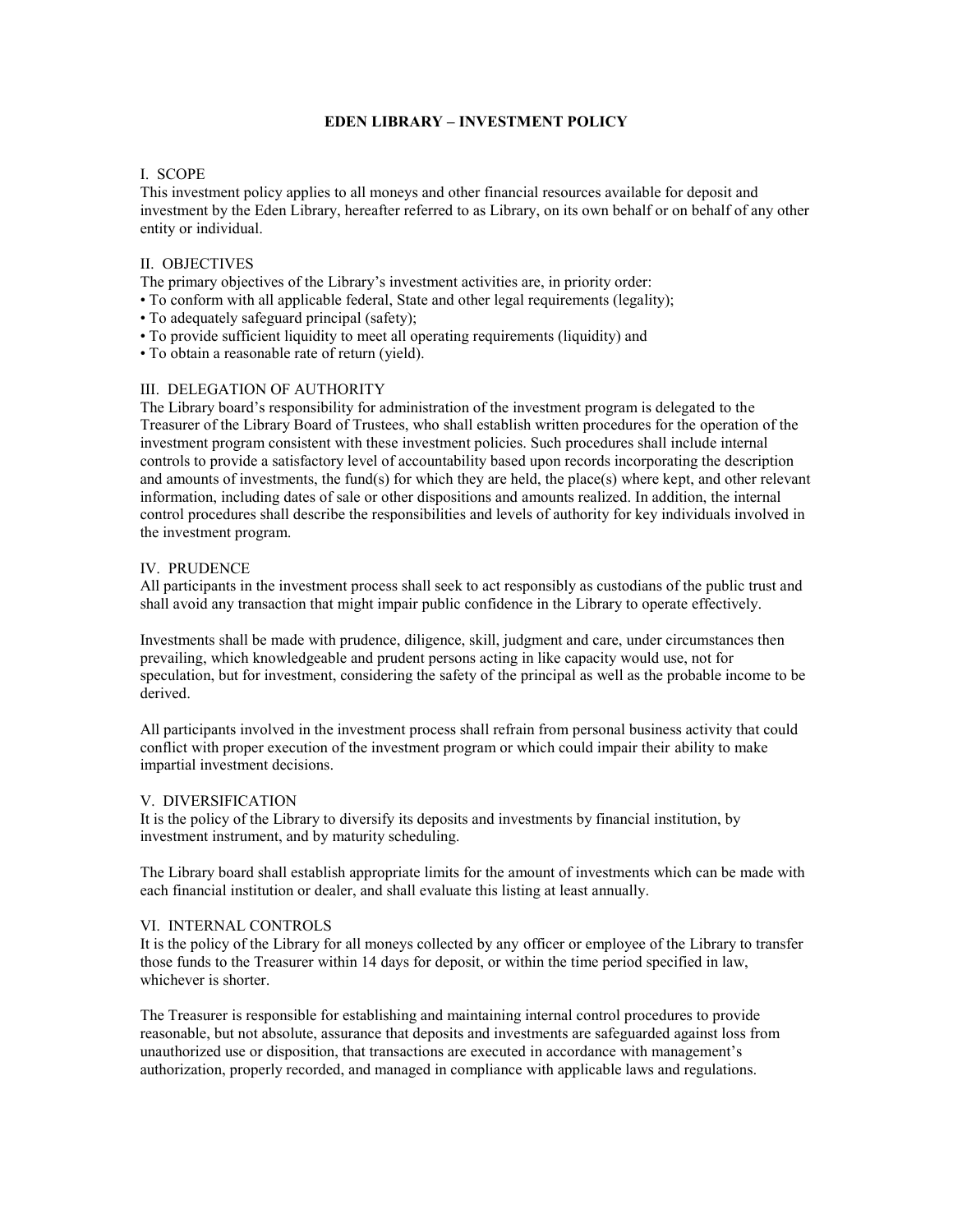#### VII. DESIGNATION OF DEPOSITARIES

The banks and trust companies that are authorized for the deposit of moneys, and the maximum amount which may be kept on deposit at any time, are:

| Depositary Name                                                      | Maximum Amount                                                    | Officer                                                                                                              |
|----------------------------------------------------------------------|-------------------------------------------------------------------|----------------------------------------------------------------------------------------------------------------------|
| Key Bank, Savings<br>Key Bank, Checking<br>Key Bank, Operating Funds | FDIC Maximum Amount<br>FDIC Maximum Amount<br>FDIC Maximum Amount | Bettyann Neifer/Marilyn Antos<br>Bettyann Neifer/Marilyn Antos<br>Bettyann Neifer/Marilyn Antos/<br>Donna-Jo Webster |
| Greater Woodlawn Credit Union                                        | FDIC Maximum Amount                                               | Bettyann Neifer/Marilyn Antos                                                                                        |

### VIII. SECURING DEPOSITS AND INVESTMENTS

All deposits and investments at a bank, credit union, or trust company, including all demand deposits, certificates of deposit and special time deposits (hereinafter, collectively, "deposits") made by officers of the Library that are in excess of the amount insured under the provisions of the Federal Deposit Insurance Act, including pursuant to a Deposit Placement Program in accordance with law, shall be secured by:

1. A pledge of "eligible securities" with an aggregate "market value" (as provided by the GML Section 10) that is at least equal to the aggregate amount of deposits by the officers.

# IX. COLLATERALIZATION AND SAFEKEEPING

Eligible securities used for collateralizing deposits made by officers of the Library shall be held by (the depositary *or* a third party) bank or trust company subject to security and custodial agreements.

The security agreement shall provide that eligible securities (or the pro rata portion of a pool of eligible securities) are being pledged to secure such deposits together with agreed-upon interest, if any, and any costs or expenses arising out of the collection of such deposits upon a default. It shall also provide the conditions under which the securities (or pro rata portion of a pool of eligible securities) held may be sold, presented for payment, substituted or released and the events of default which will enable the Library to exercise its rights against the pledged securities.

In the event that the pledged securities are not registered or inscribed in the name of the Library, such securities shall be delivered in a form suitable for transfer or with an assignment in blank to the Library or the custodial bank or trust company. Whenever eligible securities delivered to the custodial bank or trust company are transferred by entries on the books of a federal reserve bank or other book-entry system operated by a federally regulated entity without physical delivery of the evidence of the obligations, then the records of the custodial bank or trust company shall be required to show, at all times, the interest of the Library in the securities (or the pro rata portion of a pool of eligible securities) as set forth in the security agreement.

The custodial agreement shall provide that pledged securities (or the pro rata portion of a pool of eligible securities) will be held by the custodial bank or trust company as agent of, and custodian for, the Library, will be kept separate and apart from the general assets of the custodial bank or trust company and will not be commingled with or become part of the backing of any other deposit or other bank liability. The agreement shall also describe how the custodian shall confirm the receipt, substitution or release of the collateral and it shall provide for the frequency of revaluation of collateral by the custodial bank or trust company and for the substitution of collateral when a change in the rating of a security causes ineligibility. The security and custodial agreements shall also include all other provisions necessary to provide the Library with a perfected security interest in the eligible securities and to otherwise secure the Library's interest in the collateral, and may contain other provisions that the Library board deems necessary.